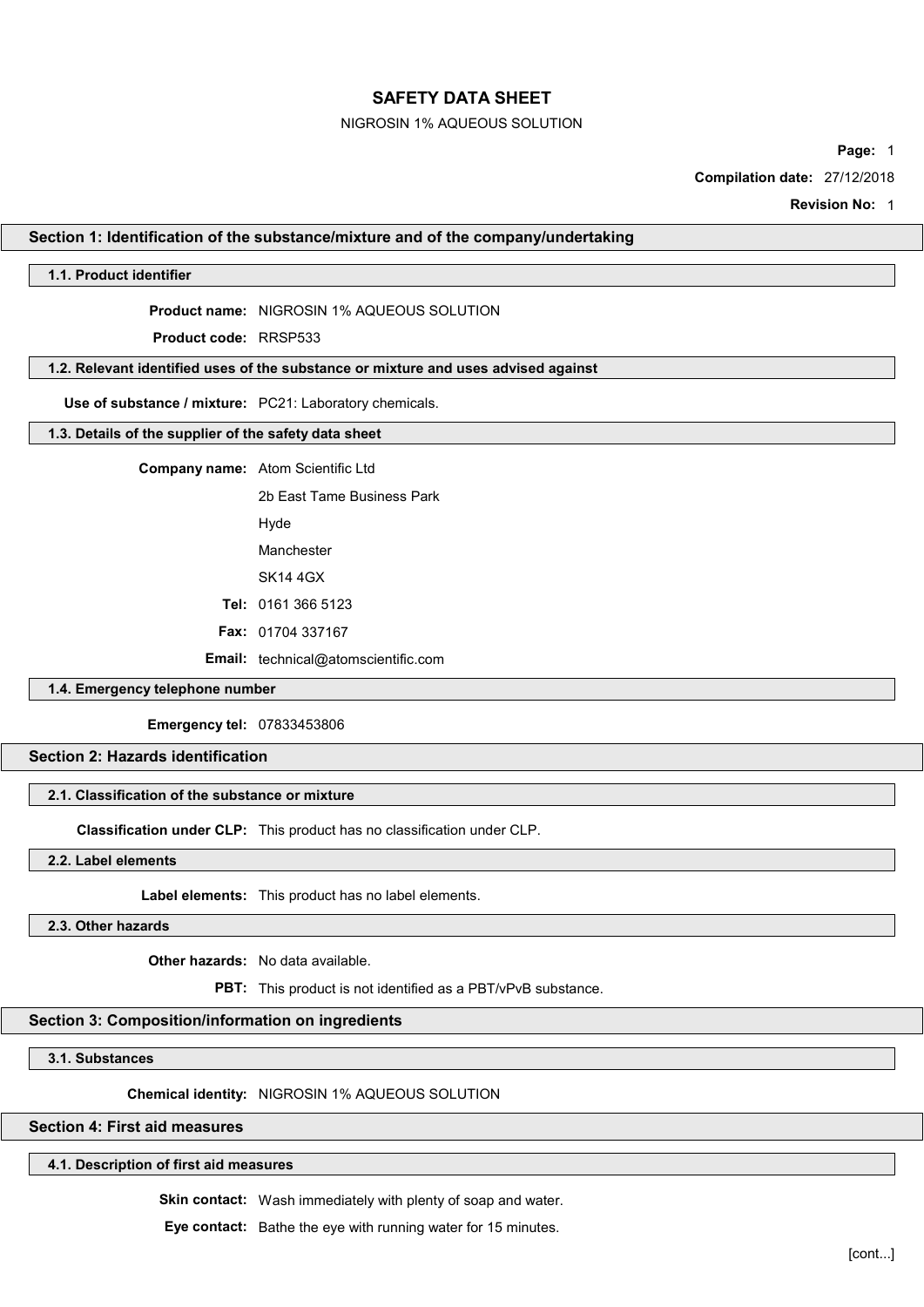#### NIGROSIN 1% AQUEOUS SOLUTION

Page: 2

Ingestion: Wash out mouth with water.

Inhalation: Consult a doctor.

#### 4.2. Most important symptoms and effects, both acute and delayed

Skin contact: There may be mild irritation at the site of contact.

Eye contact: There may be irritation and redness.

Ingestion: There may be irritation of the throat.

Inhalation: No symptoms.

Delayed / immediate effects: No data available.

### 4.3. Indication of any immediate medical attention and special treatment needed

Immediate / special treatment: Not applicable.

### Section 5: Fire-fighting measures

5.1. Extinguishing media

Extinguishing media: Suitable extinguishing media for the surrounding fire should be used. Use water spray

to cool containers.

### 5.2. Special hazards arising from the substance or mixture

Exposure hazards: In combustion emits toxic fumes.

### 5.3. Advice for fire-fighters

Advice for fire-fighters: Wear self-contained breathing apparatus. Wear protective clothing to prevent contact

with skin and eyes.

## Section 6: Accidental release measures

## 6.1. Personal precautions, protective equipment and emergency procedures

Personal precautions: Refer to section 8 of SDS for personal protection details. Turn leaking containers leak-

side up to prevent the escape of liquid.

## 6.2. Environmental precautions

Environmental precautions: Do not discharge into drains or rivers. Contain the spillage using bunding.

## 6.3. Methods and material for containment and cleaning up

Clean-up procedures: Absorb into dry earth or sand. Transfer to a closable, labelled salvage container for

disposal by an appropriate method.

#### 6.4. Reference to other sections

Reference to other sections: Refer to section 8 of SDS.

### Section 7: Handling and storage

#### 7.1. Precautions for safe handling

Handling requirements: Not applicable.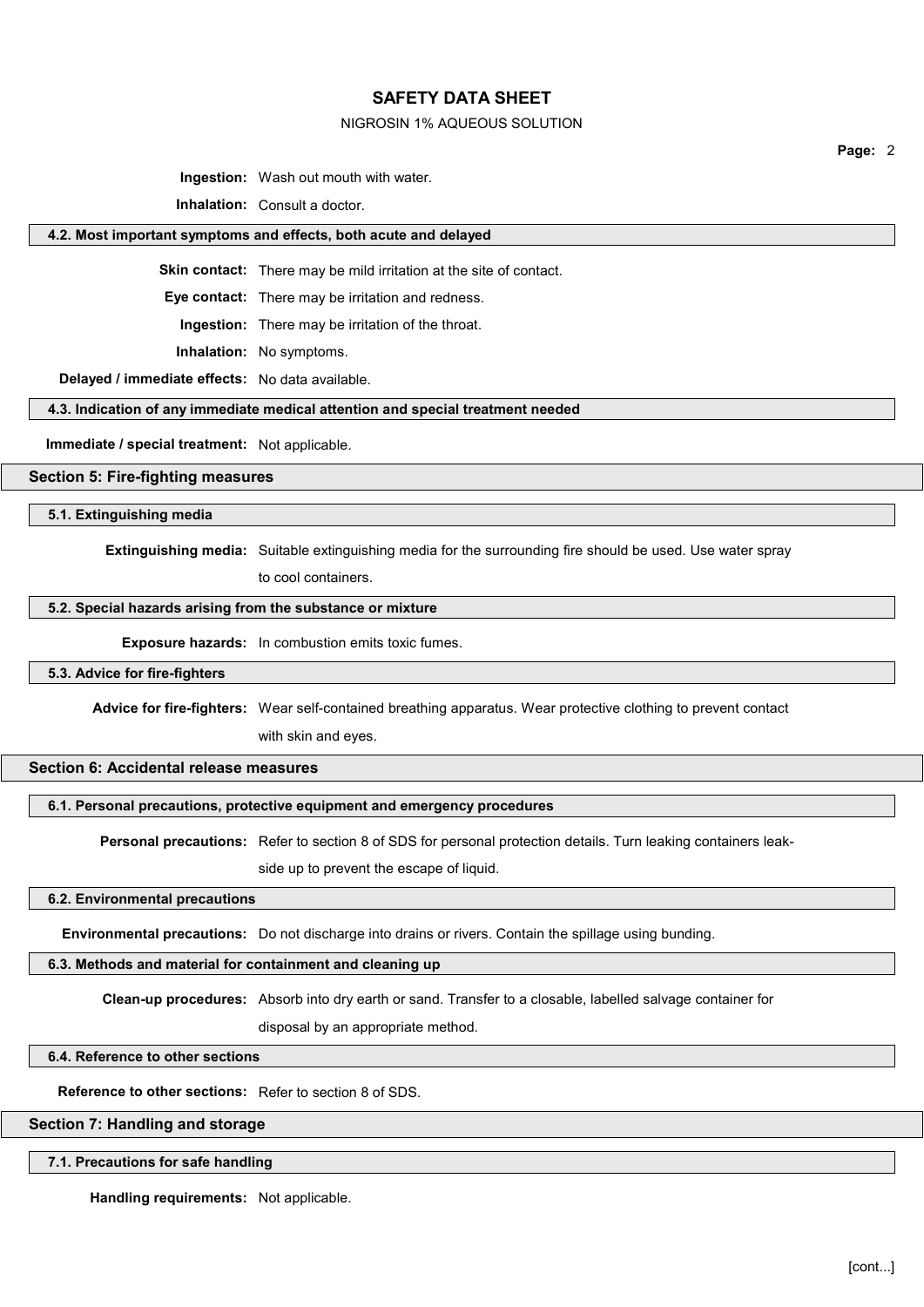## NIGROSIN 1% AQUEOUS SOLUTION

### Page: 3

#### 7.2. Conditions for safe storage, including any incompatibilities

Storage conditions: Store in cool, well ventilated area. Keep container tightly closed.

Suitable packaging: Not applicable.

### 7.3. Specific end use(s)

Specific end use(s): No data available.

### Section 8: Exposure controls/personal protection

#### 8.1. Control parameters

Workplace exposure limits: No data available.

### 8.1. DNEL/PNEC Values

DNEL / PNEC No data available.

#### 8.2. Exposure controls

Engineering measures: Handle in accordance with good industrial hygiene and safety practice. Wash hands

before breaks and at the end of workday.

Respiratory protection: Respiratory protection not required.

Hand protection: Protective gloves.

Eye protection: Safety glasses. Ensure eye bath is to hand.

Skin protection: Protective clothing.

Environmental: Not applicable.

## Section 9: Physical and chemical properties

#### 9.1. Information on basic physical and chemical properties

State: Liquid

### 9.2. Other information

**Other information:** Not applicable.

## Section 10: Stability and reactivity

10.1. Reactivity

Reactivity: Stable under recommended transport or storage conditions.

## 10.2. Chemical stability

Chemical stability: Stable under normal conditions.

### 10.3. Possibility of hazardous reactions

Hazardous reactions: Hazardous reactions will not occur under normal transport or storage conditions.

Decomposition may occur on exposure to conditions or materials listed below.

## 10.4. Conditions to avoid

Conditions to avoid: Heat.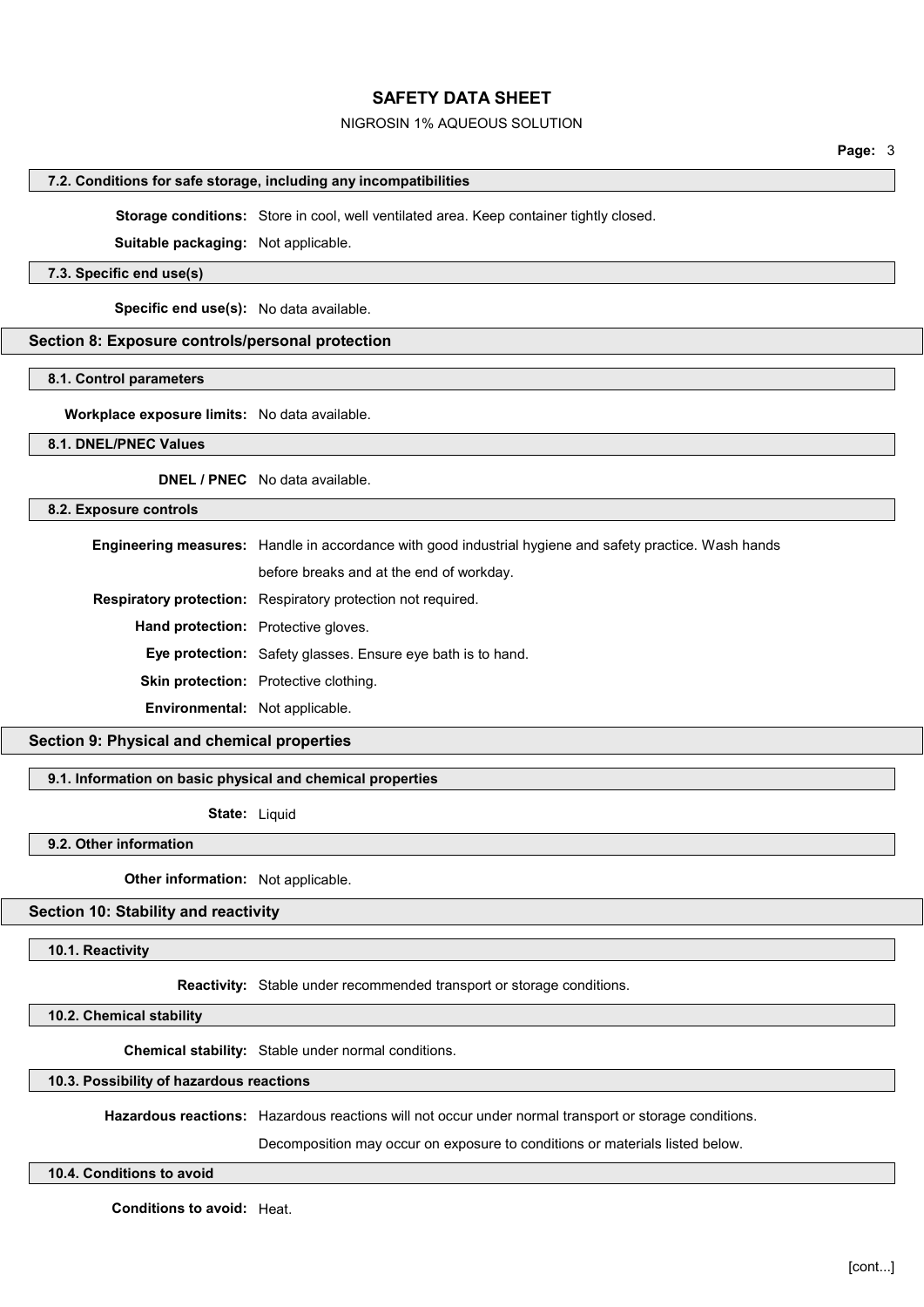## NIGROSIN 1% AQUEOUS SOLUTION

Page: 4

### 10.5. Incompatible materials

Materials to avoid: Strong oxidising agents. Strong acids.

## 10.6. Hazardous decomposition products

Haz. decomp. products: In combustion emits toxic fumes.

## Section 11: Toxicological information

### 11.1. Information on toxicological effects

Toxicity values: No data available.

Symptoms / routes of exposure

Skin contact: There may be mild irritation at the site of contact.

Eye contact: There may be irritation and redness.

Ingestion: There may be irritation of the throat.

Inhalation: No symptoms.

Delayed / immediate effects: No data available.

**Other information:** Not applicable.

## Section 12: Ecological information

## 12.1. Toxicity

Ecotoxicity values: No data available.

### 12.2. Persistence and degradability

Persistence and degradability: Biodegradable.

12.3. Bioaccumulative potential

Bioaccumulative potential: No bioaccumulation potential.

12.4. Mobility in soil

Mobility: Readily absorbed into soil.

## 12.5. Results of PBT and vPvB assessment

PBT identification: This product is not identified as a PBT/vPvB substance.

12.6. Other adverse effects

Other adverse effects: Negligible ecotoxicity.

### Section 13: Disposal considerations

13.1. Waste treatment methods

Disposal operations: Offer surplus and non-recyclable solutions to a licensed disposal company.

Recovery operations: Not applicable.

Disposal of packaging: Dispose of as unused product.

NB: The user's attention is drawn to the possible existence of regional or national regulations regarding disposal.